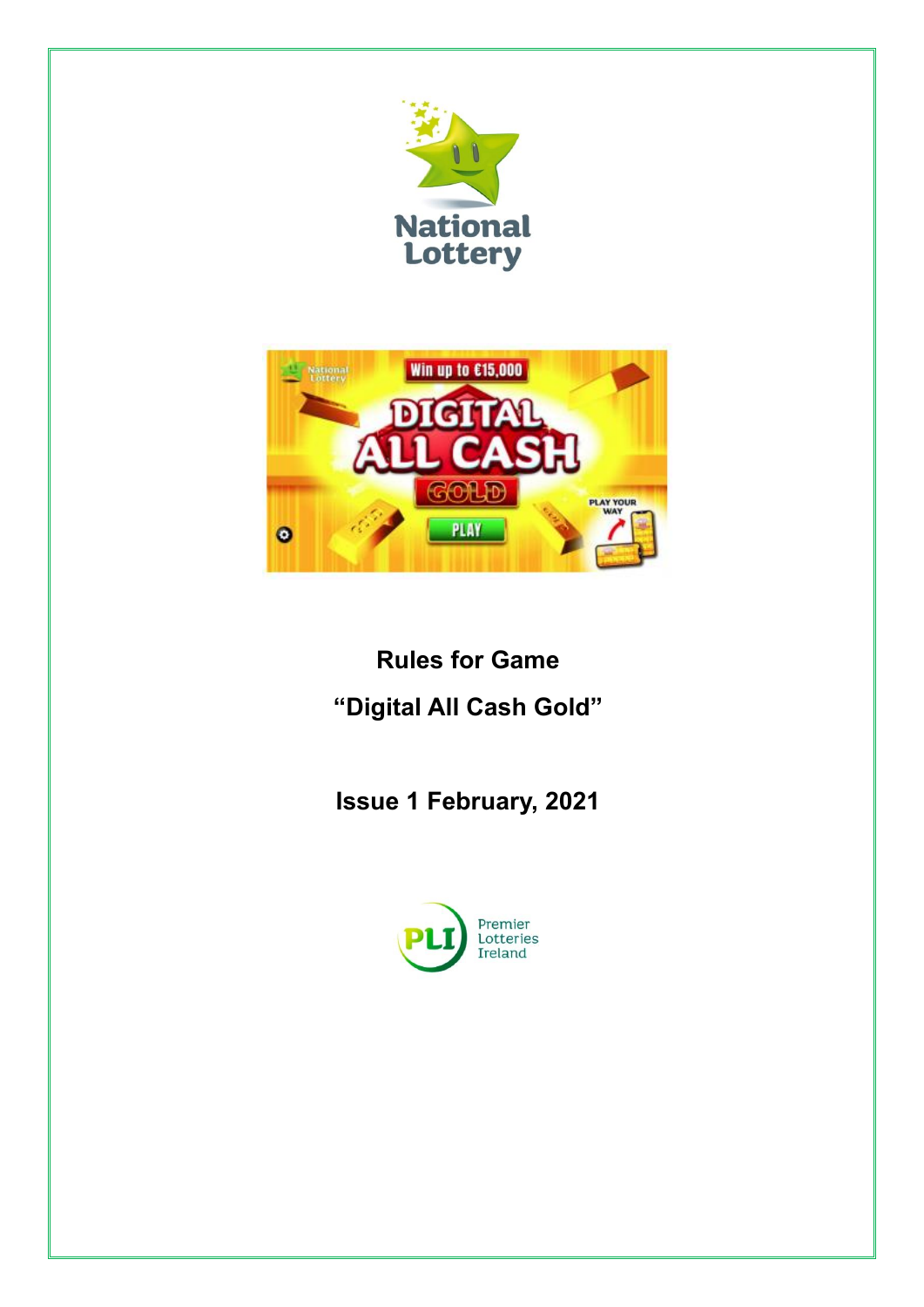**This page is deliberately blank.**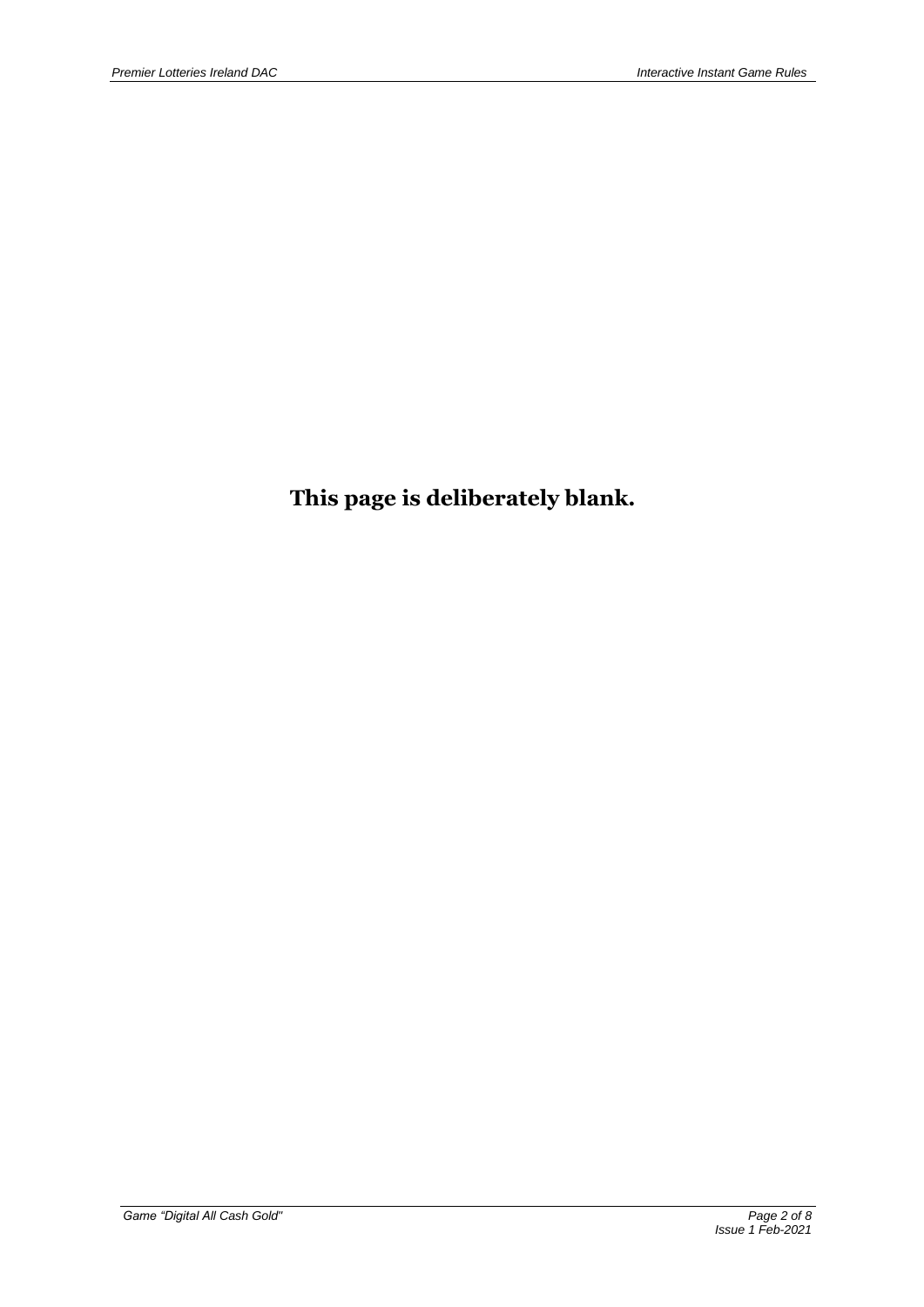## **Issue 1 February, 2021**

## **The National Lottery**

## **Rules for Game "Digital All Cash Gold"**

The following sets forth the rules for a National Lottery interactive Game (hereinafter known as "Digital All Cash Gold") which will be operated by Premier Lotteries Ireland Designated Activity Company ("the Company") as part of The National Lottery.

The Game will commence on a date to be announced, and will continue until the Company publicly announces a termination date.

These rules have been approved by the Regulator in accordance with Section 45 of the National Lottery Act 2013.

## **GENERAL**

- 1. These rules are governed by The National Lottery Act 2013, and incorporate the General Rules for National Lottery Games, PLI's Terms and Conditions and the Data Privacy Statement. Copies of The National Lottery Act 2013, the General Rules for National Lottery Games, PLI's Terms and Conditions, the Data Privacy Statement and these Game Rules are available to view or download via the National Lottery website with the following URL: [www.lottery.ie](http://www.lotto.ie/) or by writing to Premier Lotteries Ireland, Abbey Street Lower, Dublin 1.
- 2. We recommend that prospective players read and understand PLI's Terms and Conditions and the relevant Game Rules before playing any Games. The Terms and Conditions, General Rules for National Lottery Games and Data Privacy Statement are hereby incorporated into and form part of these Game Rules.
- 3. The Company reserves the right to vary these Game Rules, subject to the consent of the Regulator.
- 4. The official address to which correspondence must be sent is:

## **The National Lottery,**

## **Abbey Street Lower,**

#### **Dublin 1**

- 5. A code of practice governing relations between participants in National Lottery games and the National Lottery is available to download from the National Lottery's website www.lottery.ie.
- 6. Where the context so requires, in these Game Rules, the neuter gender shall include the feminine or masculine gender and vice versa, the feminine gender shall include the masculine gender and vice-versa and the singular shall include the plural and vice-versa.

## **DEFINITIONS**

The following words and terms will have the following meanings unless the context clearly indicates otherwise:

- 1. **Act** means The National Lottery Act 2013.
- 2. **Company** or **We** or **Us** or **PLI** means Premier Lotteries Ireland Designated Activity Company.
- 3. **Customer Support** means the Company's customer services helpline. Links to Customer Support are available at the foot of each page of the Website and through the 'Frequently Asked Questions' section of the Website.
- 4. **Game** means this National Lottery interactive Game which can be played by Players via the Website and Mobile App, in which the determination of whether or not a Player has won a Prize (and the level of any such Prize) is randomly determined by the Interactive System at the point of purchase of the Play.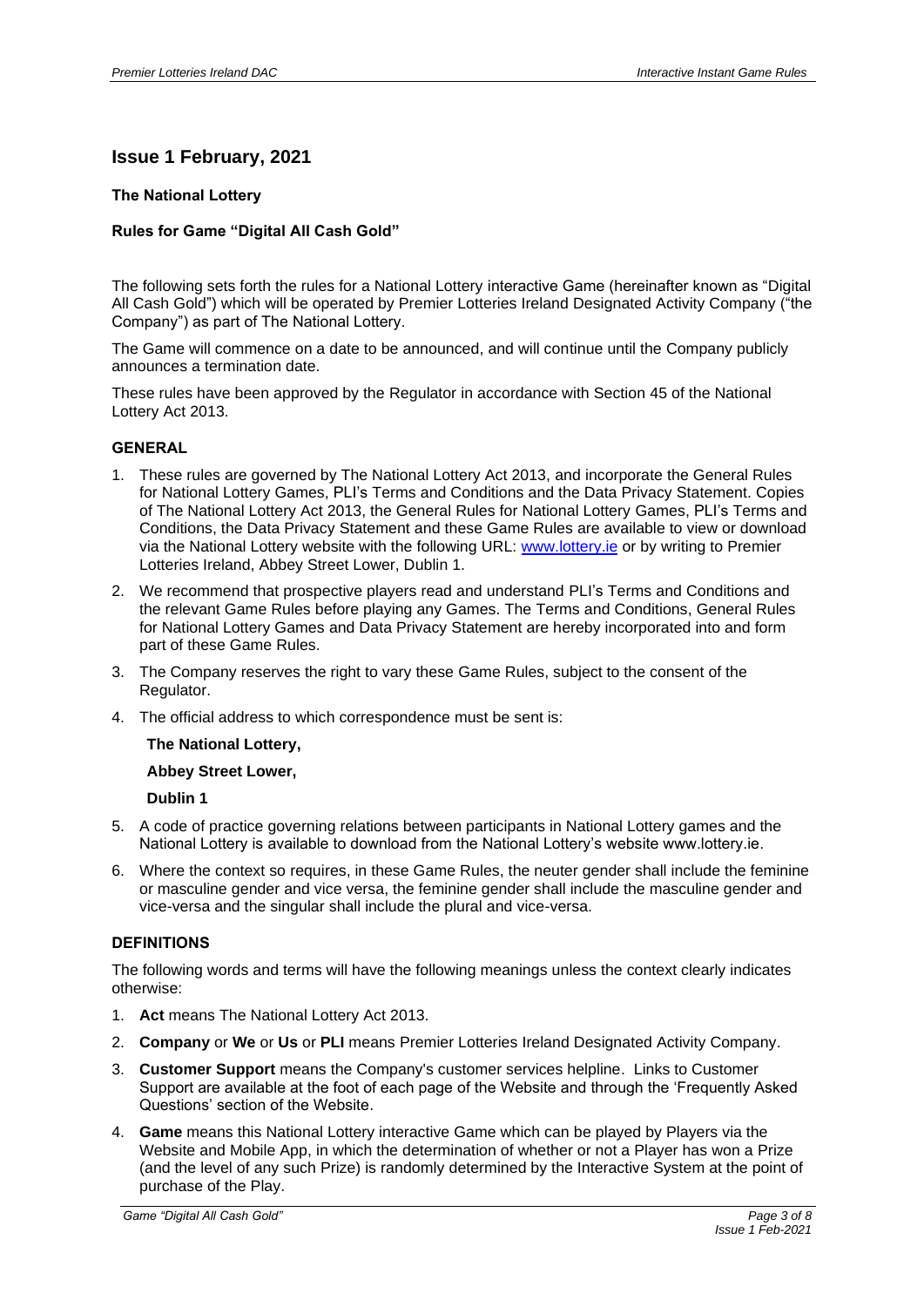- 5. **Game Details Screen** means the screen on the Website and/or Mobile App setting out information relating to a Game.
- 6. **Game Play Window** means the screen on the Website and/or Mobile App via which a Player plays a Game.
- 7. **Game Rules** mean any rules or conditions (including, without limit, the relevant name for a National Lottery interactive Game, how a Prize is won, Prize Structure and Play Method) issued by the Company in addition to the PLI Terms and Conditions (hereby incorporated by reference) which apply only to a particular Game.
- 8. **High Tier Prize** means a Prize exceeding €9,999, paid by cheque, stamped "Account Payee Only", and which must be redeemed at National Lottery HQ upon receipt of a completed Prize Claim Form and proof of identity and age (i.e. copy of valid passport or driving licence).
- 9. **Interactive System** means the system (accessible via the Website and/or Mobile App) established and operated by PLI for the purpose of registering Players, administering Player Accounts, facilitating Plays, holding Games related information and paying Prizes.
- 10. **Low Tier Prize** means a Prize within the range of €1 €99, which will be paid directly to a Player's Wallet.
- 11. **Mid-Tier (Level 1) Prize** means a Prize within the range of €100 to €500. Mid-Tier (Level 1) Prizes will be paid by cheque, stamped "Account Payee Only", and posted to the address specified in Your Player Account.
- 12. **Mid-Tier (Level 2) Prize** means a Prize within the range of €501 €9,999. Winners will be contacted by PLI and asked to complete a Claim Form and log into their Player account to upload their ID (passport/drivers licence) if not already ID verified. Upon receipt of a completed Claim Form and proof of identity and age the Mid-Tier (Level 2) Prize will be paid by cheque, stamped "Account Payee Only", and posted to the address specified in Your Player Account.
- 13. **Mobile App** or **National Lottery App** means the National Lottery software application which enables a Player to access the Website to play National Lottery Interactive Games via supported mobile devices. A list of supported devices is available on www.lottery.ie.
- 14. **Password** means the alphanumeric identifier used by a Player to identify him/herself when accessing and using certain areas of the Interactive System.
- 15. **Play** means, in relation to any Game, any interaction by a Player with that Game, which may yield a Prize, which must be purchased in advance of playing a Game and as described in the 'Game Play Mechanism' of these Game Rules.
- 16. **Player** or **You** or **Your** means a person who is registered to play Games via the Website and/or Mobile App and, for the avoidance of doubt, has satisfied the various Player criteria as set out in the Terms and Conditions.
- 17. **Player Account** means a Player's on-line account held on the Interactive System which contains a Player's personal information and all other details necessary to play a Game.
- 18. **Player History Screen** means the screen displaying a Player's financial transaction history accessed via the "My Wallet" link in the "My Account" section of the Website or the "My Games" link in the "My Account" section of the Mobile App and the Player's interactive Game history accessed through the "My Games" link in the "My Account" section of the Website or the "My Games" link in the "My Account" section of the Mobile App.
- 19. **Play Method** means the method of interactive participation in a Game via the Website and/or Mobile App by a Player as specified under 'Game Play Mechanism' of these Game Rules.
- 20. **Play Number** means the number accessible on the relevant page of the Website which is unique to and which identifies a particular Play and which is recorded on the Interactive System.
- 21. **Prize** means a prize won by a Player from a Play in a Game, which has been validated on the Interactive System and is in accordance with these Game Rules and the Terms and Conditions.
- 22. **Prize Structure** means the number, value and odds of winning Prizes for a Game and the Prize Tiers within a Game as determined by the Company and as specified in the Game Rules.
- 23. **Prize Tier(s)** means the Prizes available in the Game as set out in the 'Determination of Prizes'.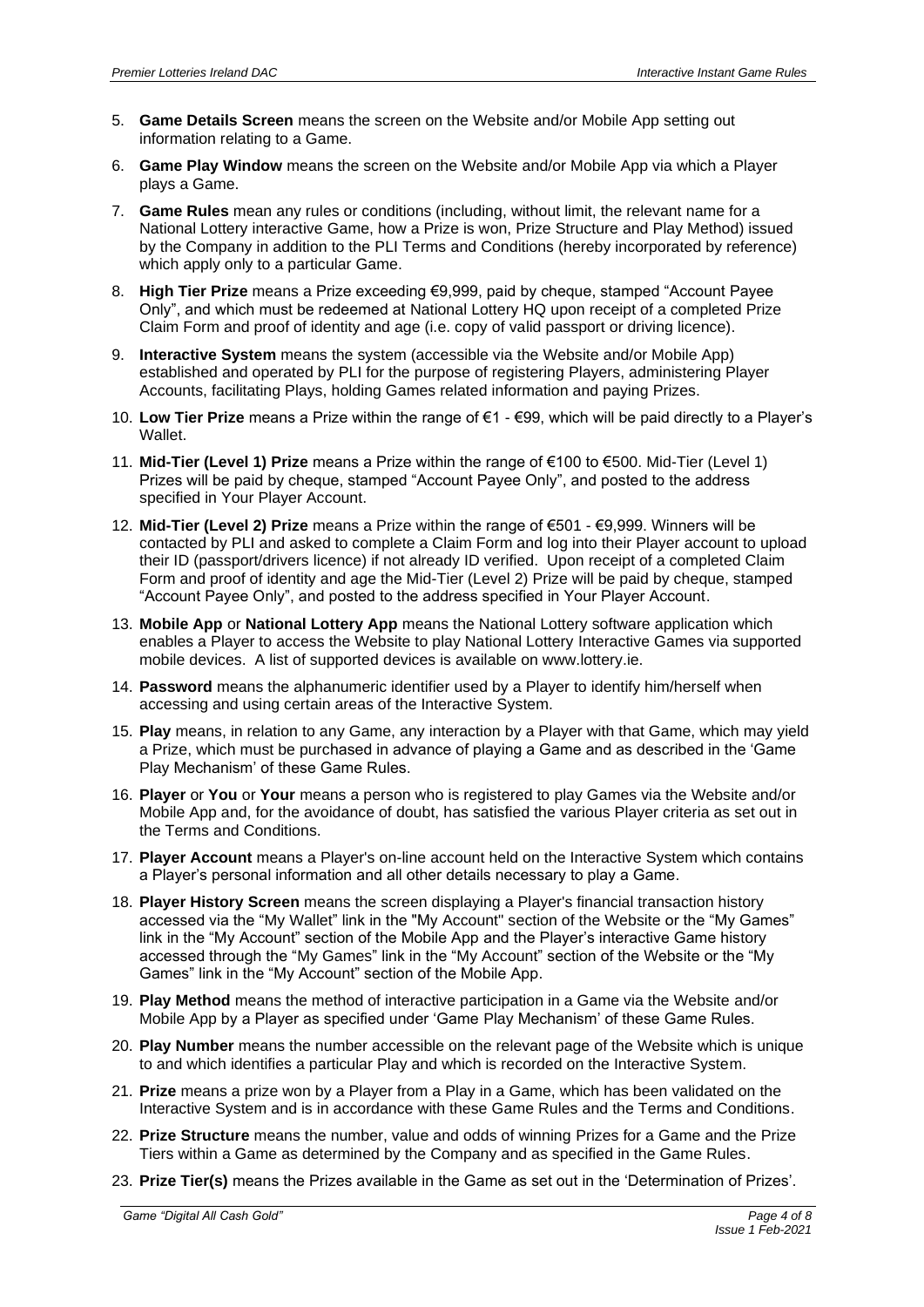- 24. **Regulator** means the person appointed as Regulator of the National Lottery under Section 7 of the Act or the Minister acting under Section 8 of the Act.
- 25. **Terms and Conditions** means the terms, conditions and rules which regulate the manner in which a Player may open, maintain and close a Player Account.
- 26. **Try for Free Game** means a Game which is available to registered Players free of charge and for which there are notional prizes only.
- 27. **Unutilised Funds** means any funds credited to a Player's Account (including Prizes) that are not allocated to a Play by the relevant Player.
- 28. **User ID** means the 6-30 character identifier used by a Player to identify himself when accessing and using certain areas of the Interactive System.
- 29. **Valid Game Play** means participation by the Player (via the Website and/or Mobile App) in this Game in accordance with these Game Rules.
- 30. **Valid Game Play Owner** means the person who is recognised by the Company as the owner of the Valid Game Play. The Company will recognise the person who has completed the on-line registration process through the Website and who enters the Game in accordance with the Game Rules for this Game as the Valid Game Play Owner.
- 31. **Wallet** means an on-line account created by the Player and credited with funds from a valid payment card in order to play Games, which may hold Prize money and is accessible via the Website and/or Mobile App.
- 32. **Website** means the PLI interactive Game website, which is accessible through URL www.lottery.ie.

## **GOVERNING LAW AND RULES**

In playing National Lottery interactive Games the Player agrees to abide by the Laws of Ireland, the Act, the General Rules for National Lottery Games, PLI's Terms and Conditions, the Data Privacy Statement and these Game Rules.

## **COST OF PLAY**

The price of a "Digital All Cash Gold" play will be €2.

#### **PURCHASE AND PRIZE RESTRICTIONS**

- 1. No Game shall be played by, and no Prize shall be paid to, any officer or employee of the Company or any contractor or sub-contractor involved in the development, support and/or maintenance of the Interactive System or Website and/or Mobile App, or any person prohibited by the Act from purchasing, owning, or claiming a Prize or any other person prohibited by the Terms and Conditions from purchasing, owning, or claiming a Prize.
- 2. Persons under 18 years of age are prohibited from playing the Game.
- 3. The Company will not be responsible for lost or stolen devices used to play Games.
- 4. The Company will not be responsible for Plays made in error.

## **PROSECUTION**

Any person who purchases, owns, or claims a Play and/or Prize and is not entitled to do so, is liable to criminal prosecution.

#### **GAME PLAY MECHANISM**

- 1. The Interactive System must be available for play.
- 2. A registered Player may play a "Try for Free" game for notional prizes by selecting the "Try" link in the Game Play Window.
- 3. In order to play a National Lottery interactive Game, a Player must first register on-line from a link on [www.lottery.ie](http://www.lotto.ie/) in accordance with the PLI Terms and Conditions.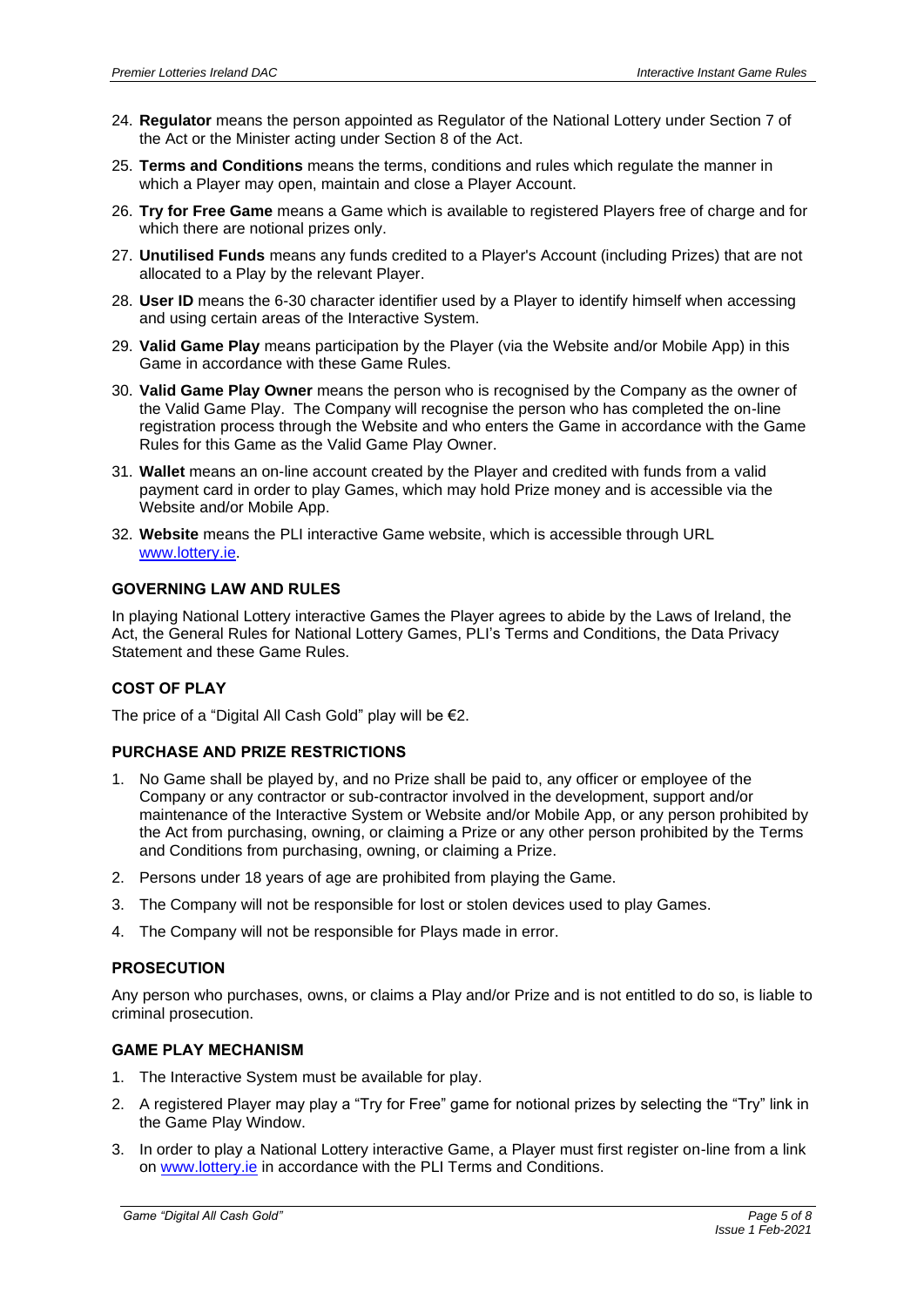- 4. The Player must have a valid Player Account.
- 5. Players must be 18 years of age or older to Play the Game and Prizes will not be paid to persons under 18 years.
- 6. The Player is required to log in to the Interactive System by entering a User ID and Password (created during the Player's original on-line registration process) to gain access to this Game.
- 7. When the Player has logged in to the Interactive System a choice of Games will appear on the instant win game lobby. The Player chooses the "Digital All Cash Gold" Game by clicking on the "Play" link on the Game Play Window.
- 8. The Player is then shown a brief "How to Play" synopsis of the Game and is invited to 'Play Now' or 'Try'.
- 9. When the Player chooses 'Play Now' he is then shown the price of playing that Game and current Wallet balance, at which point the Player is invited to 'Play Now'.
- 10. When the Player opens the Game the Interactive System checks to ensure that the Player has sufficient Unutilised Funds to complete the transaction. The cost of the Play is deducted from the Wallet balance and the amended Wallet balance is displayed.
- 11. The Game then connects to the Interactive System which randomly selects a Play which may yield a Prize from one of the Prize Tiers for this Game. The result for a Play is randomly determined by the Interactive System. The Player's interaction with the Game does not impact on the result.
- 12. The opening screen is displayed along with a 'Settings' button (cog symbol bottom left hand side) which will open to display two further icons: the Sound button and the "i" button which contains the synopsis of how to play the Game.
- 13. The Player chooses 'Play' to continue. The Player is then presented with a Game Play Window displaying GAME 1.
- 14. In GAME 1 the Player is required to click/tap on each of the eight 'Gold Bar' icons to reveal a cash amount. If the Player matches three identical cash amounts he wins that amount.
- 15. Once all play icons in 'GAME 1' have been revealed, a 'SWITCH TO GAME 2' button will appear. This button will animate prompting the Player to click it and transition to the 'GAME 2' screen.
- 16. In GAME 2 the Player is required to click/tap each of the five 'Star' icons and a prize box. Any of the following play symbols may be revealed: a Car, a Gem, a Horseshoe, a Gift, a Wallet, a House, a Plane or a Ring.
- 17. In Game 2 if the Player reveals three identical symbol the Player will then win the amount shown in the PRIZE box.
- 18. The 'FINISH' button will appear once the GAMES have been played. This button will animate after a short period of inactivity to prompt the Player to tap it. The Game is not complete until the 'Finish' button has been pressed.
- 19. The Player will win a Prize amount equal to the sum of all individual prizes revealed in the Game.
- 20. Once the Game ends a message indicating the result will appear:

 **BETTER LUCK NEXT TIME** *<u> Oriental Oriental</u>*  **CONGRATULATIONS!** 

#### **YOU HAVE WON**

#### **<AMOUNT>**

- 21. The Player is required to acknowledge this message by clicking the FINISH button. The Game then ends and the Player is shown the game confirmation screen.
- 22. If You purchase a Play and do not complete the Play, the system will automatically play out the Play within 24 hours. If a Low Tier Prize is won then that Prize will be paid directly into the Players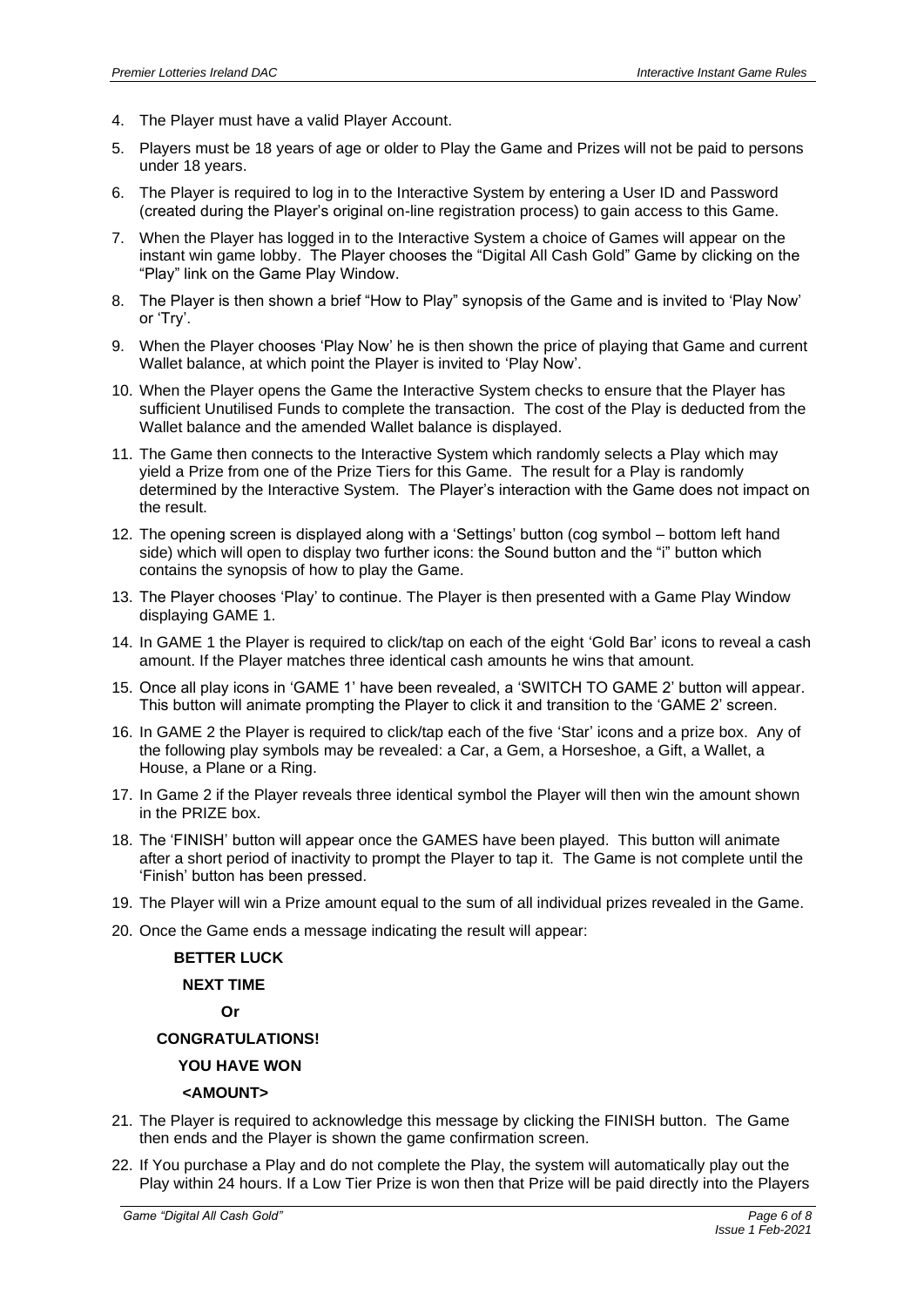Wallet. If a Mid-Tier (Level 1) Prize is won then that Prize will be paid by cheque and posted to the address specified in Your Player Account. If a Mid-Tier (Level 2) Prize is won then that Prize will be paid by cheque and posted to the address specified in Your Player Account, upon receipt of a completed Claim Form and proof of identity and age. If a High-Tier Prize is won then the Player will be notified and the Prize will be paid by cheque, stamped "Account Payee Only", and which must be redeemed at National Lottery HQ upon receipt of a completed Prize Claim Form and proof of identity and age.

## **DETERMINATION OF PRIZES**

### **Digital All Cash Gold**

- 1. A Player who wins a Prize Tier 1 prize is entitled to a prize of  $\epsilon$ 2.
- 2. A Player who wins a Prize Tier 2 prize is entitled to a prize of  $\epsilon$ 4.
- 3. A Player who wins a Prize Tier 3 prize is entitled to a prize of  $65$ .
- 4. A Player who wins a Prize Tier 4 prize is entitled to a prize of €10.
- 5. A Player who wins a Prize Tier 5 prize is entitled to a prize of €10.
- 6. A Player who wins a Prize Tier 6 prize is entitled to a prize of  $\epsilon$ 20.
- 7. A Player who wins a Prize Tier 7 prize is entitled to a prize of  $\epsilon$ 20.
- 8. A Player who wins a Prize Tier 8 prize is entitled to a prize of €40.
- 9. A Player who wins a Prize Tier 9 prize is entitled to a prize of €40.
- 10. A Player who wins a Prize Tier 10 prize is entitled to a prize of €50.
- 11. A Player who wins a Prize Tier 11 prize is entitled to a prize of €50.
- 12. A Player who wins a Prize Tier 12 prize is entitled to a prize of €100.
- 13. A Player who wins a Prize Tier 13 prize is entitled to a prize of €100.
- 14. A Player who wins a Prize Tier 14 prize is entitled to a prize of €200.
- 15. A Player who wins a Prize Tier 15 prize is entitled to a prize of €1,000.
- 16. A Player who wins a Prize Tier 16 prize is entitled to a prize of €15,000.